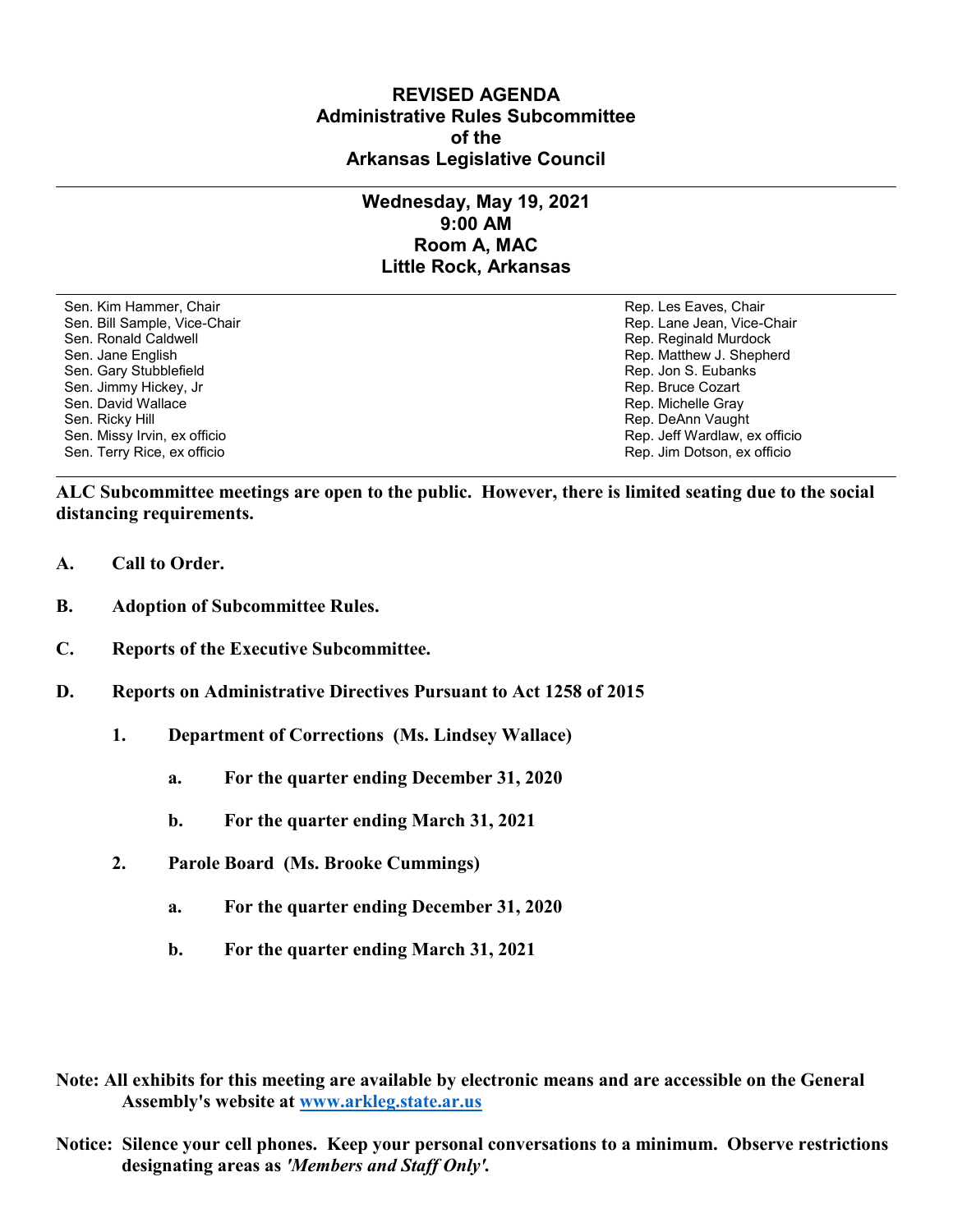- **E. Rules Filed Pursuant to Ark. Code Ann. § 10-3-309.**
	- **1. DEPARTMENT OF AGRICULTURE, STATE PLANT BOARD (Mr. Wade Hodge, Mr. Scott Bray)**
		- **a. Pesticide Applicators Rule (p.1)**
		- **b. Pesticide Use and Application Rule (late-season permit rule)**
		- **c. Adoption of National Institute of Standards and Technology (NIST) Handbooks (p.3)**
	- **2. DEPARTMENT OF COMMERCE, ARKANSAS DEVELOPMENT FINANCE AUTHORITY (Mr. Mark Conine)**
		- **a. 2021 Arkansas Development Finance Authority Qualified Allocation Plan (p.6)**
	- **3. DEPARTMENT OF COMMERCE, DIVISION OF WORKFORCE SERVICES, BLIND SERVICES (Ms. Cassondra Williams)**
		- **a. DSB Policy and Procedure Manual (p.24)**
		- **b. DSB Older Individuals Who Are Blind (OIB) Policy Manual (p.26)**
	- **4. STATE BOARD OF FINANCE (Mr. TJ Fowler, Ms. Debbie Rogers)**
		- **a. Arkansas State Treasury Investment Policy (p.27)**
		- **b. Arkansas State Treasury Money Management Trust Policy (p.28)**
	- **5. DEPARTMENT OF HEALTH, HEALTH FACILITY SERVICES (Ms. Laura Shue)**
		- **a. Rules for Abortion Facilities (p.29)**

## **6. DEPARTMENT OF HEALTH, DIVISION OF HEALTH RELATED BOARDS AND COMMISSIONS, STATE BOARD OF DENTAL EXAMINERS**

**a. Article XXII – Reciprocity**

- **7. DEPARTMENT OF HEALTH, DIVISION OF HEALTH RELATED BOARDS AND COMMISSIONS, STATE BOARD OF NURSING (Ms. Sue Tedford, Mr. David Dawson, Mr. Matt Gilmore)**
	- **a. Chapter One – General Provisions (p.34)**
	- **b. Chapter Two – Licensure: RN, LPN, and LPTN (p.35)**
	- **c. Chapter Four – Advanced Practice Registered Nurse (p.37)**